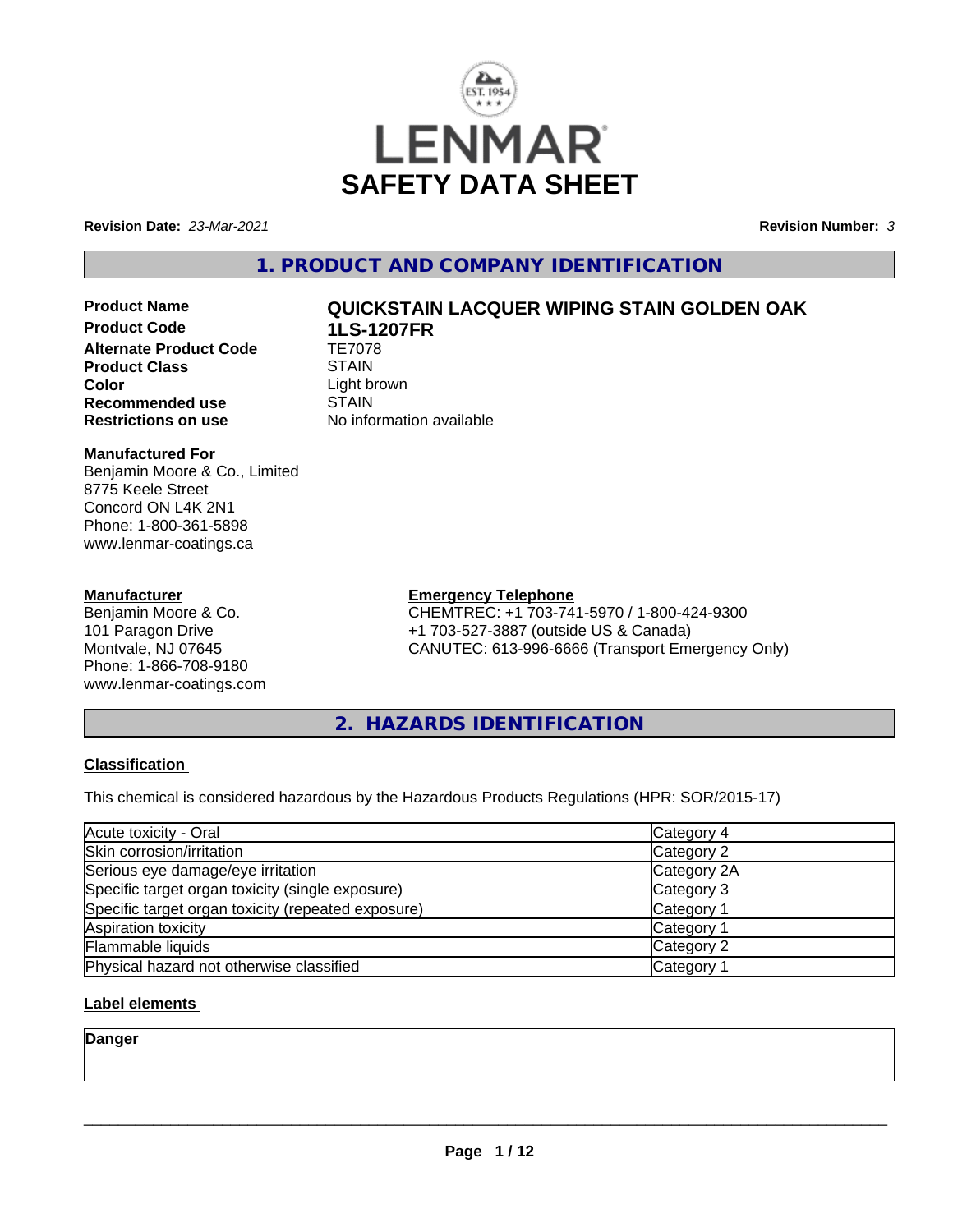\_\_\_\_\_\_\_\_\_\_\_\_\_\_\_\_\_\_\_\_\_\_\_\_\_\_\_\_\_\_\_\_\_\_\_\_\_\_\_\_\_\_\_\_\_\_\_\_\_\_\_\_\_\_\_\_\_\_\_\_\_\_\_\_\_\_\_\_\_\_\_\_\_\_\_\_\_\_\_\_\_\_\_\_\_\_\_\_\_\_\_\_\_

### **Hazard statements**

Harmful if swallowed Causes skin irritation Causes serious eye irritation May cause respiratory irritation. May cause drowsiness or dizziness Causes damage to organs through prolonged or repeated exposure May be fatal if swallowed and enters airways Highly flammable liquid and vapor Reactive flammable material



**Appearance** liquid **Odor** solvent

#### **Precautionary Statements - Prevention**

Wash face, hands and any exposed skin thoroughly after handling Do not eat, drink or smoke when using this product Wear protective gloves/protective clothing/eye protection/face protection Do not breathe dust/fume/gas/mist/vapors/spray Use only outdoors or in a well-ventilated area Keep away from heat, hot surfaces, sparks, open flames and other ignition sources. No smoking Keep container tightly closed Ground/bond container and receiving equipment Use explosion-proof electrical/ventilating/lighting/equipment Use only non-sparking tools Take precautionary measures against static discharge Keep cool

# **Precautionary Statements - Response**

Get medical advice/attention if you feel unwell

#### **Eyes**

IF IN EYES: Rinse cautiously with water for several minutes. Remove contact lenses, if present and easy to do. Continue rinsing

If eye irritation persists: Get medical advice/attention

#### **Skin**

If skin irritation occurs: Get medical advice/attention

IF ON SKIN (or hair): Remove/Take off immediately all contaminated clothing. Rinse skin with water/shower Wash contaminated clothing before reuse

#### **Inhalation**

IF INHALED: Remove victim to fresh air and keep at rest in a position comfortable for breathing Call a POISON CENTER or doctor/physician if you feel unwell

#### **Ingestion**

IF SWALLOWED: Immediately call a POISON CENTER or doctor/physician

Do NOT induce vomiting

Rinse mouth

#### **Fire**

In case of fire: Use CO2, dry chemical, or foam for extinction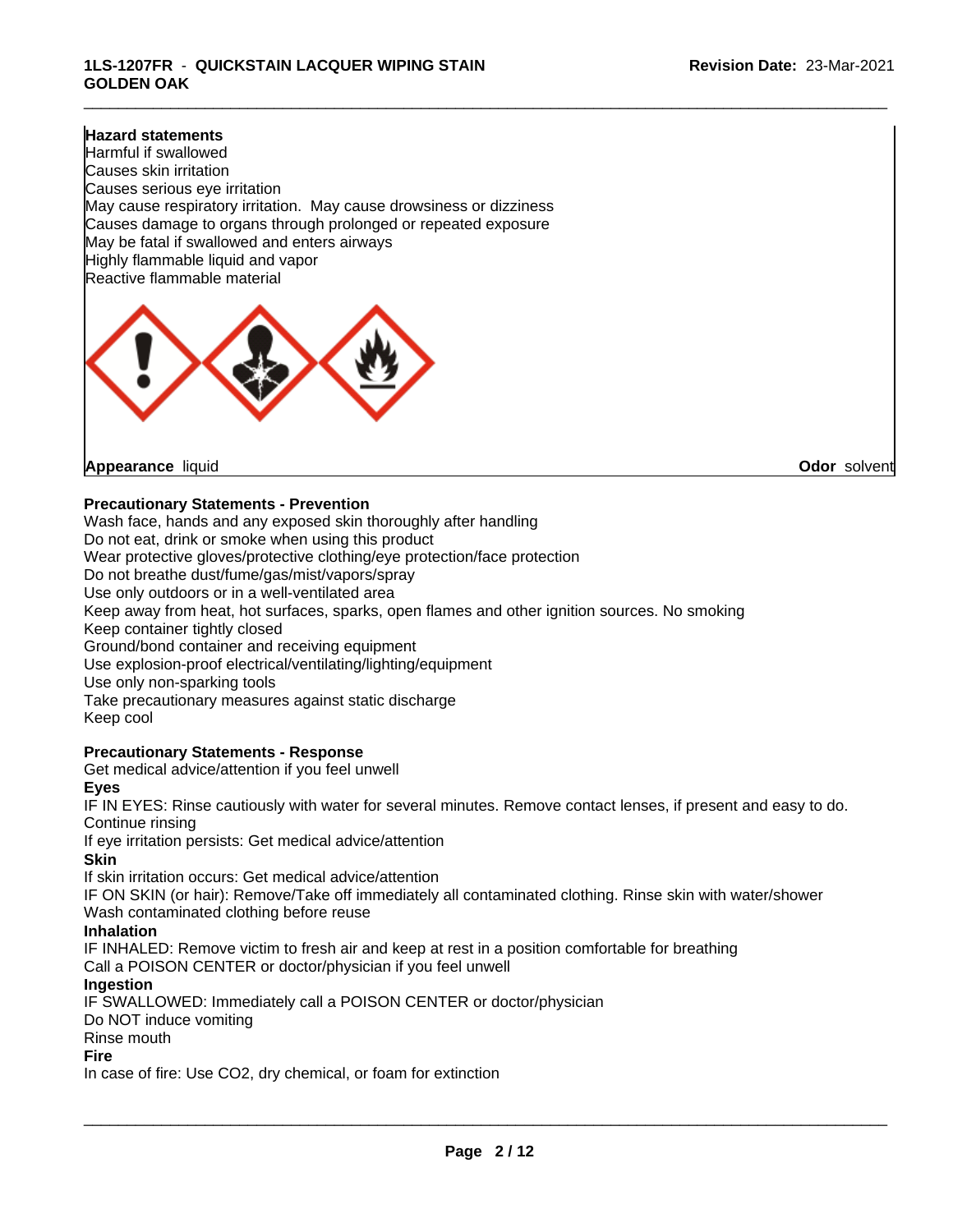### **Precautionary Statements - Storage**

Store locked up Store in a well-ventilated place. Keep container tightly closed

### **Precautionary Statements - Disposal**

Dispose of contents/container to an approved waste disposal plant

#### **Other information**

No information available

May cause allergic skin reaction

| 3. COMPOSITION INFORMATION ON COMPONENTS      |                |            |                                                                    |                                                                                          |
|-----------------------------------------------|----------------|------------|--------------------------------------------------------------------|------------------------------------------------------------------------------------------|
| <b>Chemical name</b>                          | <b>CAS No.</b> | Weight-%   | <b>Hazardous Material</b><br>registry number<br>(HMIRA registry #) | Date HMIRA filed and<br>Information Review Act date exemption granted<br>(if applicable) |
| 2-Butoxyethanol                               | 111-76-2       | $15 - 40%$ |                                                                    |                                                                                          |
| Propylene glycol monomethyl<br>ether acetate  | 108-65-6       | $10 - 30%$ |                                                                    |                                                                                          |
| Distillates, petroleum,<br>hydrotreated light | 64742-47-8     | $7 - 13%$  |                                                                    |                                                                                          |
| n-Butyl acetate                               | 123-86-4       | $3 - 7%$   |                                                                    |                                                                                          |
| Stoddard solvent                              | 8052-41-3      | $3 - 7%$   |                                                                    |                                                                                          |
| Acetone                                       | 67-64-1        | $1 - 5%$   |                                                                    |                                                                                          |
| cellulose, nitrate                            | 9004-70-0      | $1 - 5%$   | $\overline{\phantom{0}}$                                           |                                                                                          |
| VM&P naphtha                                  | 64742-89-8     | - 5%       | -                                                                  |                                                                                          |
| Isopropyl alcohol                             | 67-63-0        | 1 - 5%     |                                                                    |                                                                                          |

#### **Confidential Business Information note**

\*The exact percentage (concentration) of composition has been withheld as a trade secret

\_\_\_\_\_\_\_\_\_\_\_\_\_\_\_\_\_\_\_\_\_\_\_\_\_\_\_\_\_\_\_\_\_\_\_\_\_\_\_\_\_\_\_\_\_\_\_\_\_\_\_\_\_\_\_\_\_\_\_\_\_\_\_\_\_\_\_\_\_\_\_\_\_\_\_\_\_\_\_\_\_\_\_\_\_\_\_\_\_\_\_\_\_

**4. FIRST AID MEASURES**

| If symptoms persist, call a physician. Show this safety data<br>sheet to the doctor in attendance.                                                                                                                         |
|----------------------------------------------------------------------------------------------------------------------------------------------------------------------------------------------------------------------------|
| Immediately flush with plenty of water. After initial flushing,<br>remove any contact lenses and continue flushing for at<br>least 15 minutes. Keep eye wide open while rinsing. If<br>symptoms persist, call a physician. |
| Wash off immediately with soap and plenty of water<br>removing all contaminated clothes and shoes. If skin<br>irritation persists, call a physician.                                                                       |
| Move to fresh air. If symptoms persist, call a physician.<br>If not breathing, give artificial respiration. Call a physician<br>immediately.                                                                               |
|                                                                                                                                                                                                                            |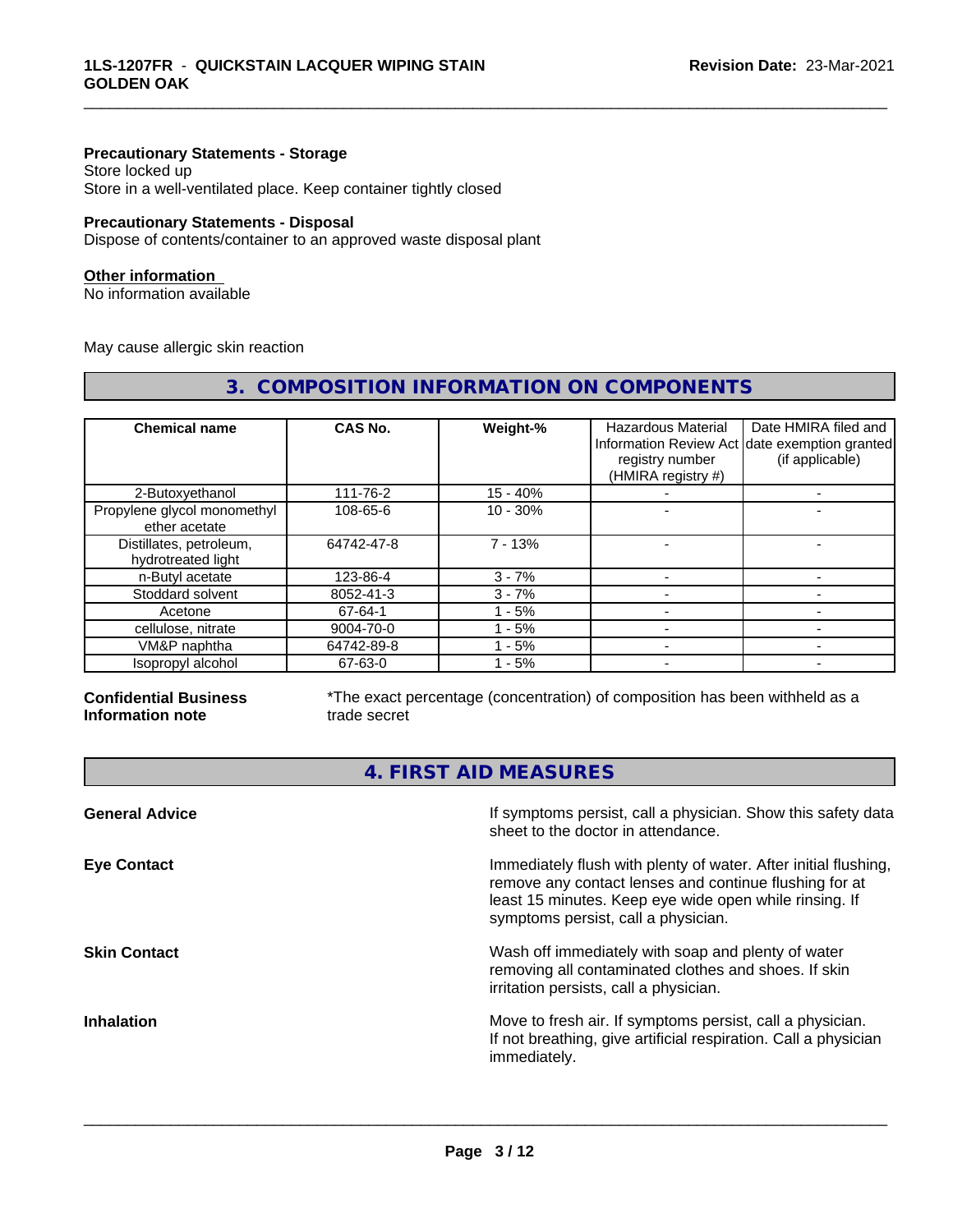| Ingestion                              | Clean mouth with water and afterwards drink plenty of<br>water. Do not induce vomiting without medical advice.<br>Never give anything by mouth to an unconscious person.<br>Consult a physician. |
|----------------------------------------|--------------------------------------------------------------------------------------------------------------------------------------------------------------------------------------------------|
| <b>Protection Of First-Aiders</b>      | Use personal protective equipment.                                                                                                                                                               |
| <b>Most Important Symptoms/Effects</b> | May cause allergic skin reaction.                                                                                                                                                                |
| <b>Notes To Physician</b>              | Treat symptomatically.                                                                                                                                                                           |

\_\_\_\_\_\_\_\_\_\_\_\_\_\_\_\_\_\_\_\_\_\_\_\_\_\_\_\_\_\_\_\_\_\_\_\_\_\_\_\_\_\_\_\_\_\_\_\_\_\_\_\_\_\_\_\_\_\_\_\_\_\_\_\_\_\_\_\_\_\_\_\_\_\_\_\_\_\_\_\_\_\_\_\_\_\_\_\_\_\_\_\_\_

**5. FIRE-FIGHTING MEASURES**

| <b>Flammable Properties</b>                                                      | Vapors may travel considerable distance to a source of<br>ignition and flash back. Vapors may cause flash fire.                                                                                                                                                                                |
|----------------------------------------------------------------------------------|------------------------------------------------------------------------------------------------------------------------------------------------------------------------------------------------------------------------------------------------------------------------------------------------|
| <b>Suitable Extinguishing Media</b>                                              | Foam, dry powder or water. Use extinguishing measures<br>that are appropriate to local circumstances and the<br>surrounding environment.                                                                                                                                                       |
| Protective equipment and precautions for firefighters                            | As in any fire, wear self-contained breathing apparatus<br>pressure-demand, MSHA/NIOSH (approved or equivalent)<br>and full protective gear.                                                                                                                                                   |
| <b>Hazardous combustion products</b>                                             | Burning may result in carbon dioxide, carbon monoxide<br>and other combustion products of varying composition<br>which may be toxic and/or irritating.                                                                                                                                         |
| <b>Specific Hazards Arising From The Chemical</b>                                | Flammable. Flash back possible over considerable<br>distance. Keep product and empty container away from<br>heat and sources of ignition. Closed containers may<br>rupture if exposed to fire or extreme heat. Thermal<br>decomposition can lead to release of irritating gases and<br>vapors. |
| <b>Sensitivity to mechanical impact</b>                                          | No                                                                                                                                                                                                                                                                                             |
| Sensitivity to static discharge                                                  | Yes                                                                                                                                                                                                                                                                                            |
| <b>Flash Point Data</b><br>Flash point (°F)<br>Flash Point (°C)<br><b>Method</b> | 47<br>8<br><b>PMCC</b>                                                                                                                                                                                                                                                                         |
| <b>Flammability Limits In Air</b>                                                |                                                                                                                                                                                                                                                                                                |
| Lower flammability limit:<br><b>Upper flammability limit:</b>                    | Not available<br>Not available                                                                                                                                                                                                                                                                 |
| Health: 3<br>Flammability: 3<br><b>NFPA</b>                                      | <b>Instability: 1</b><br><b>Special: Not Applicable</b>                                                                                                                                                                                                                                        |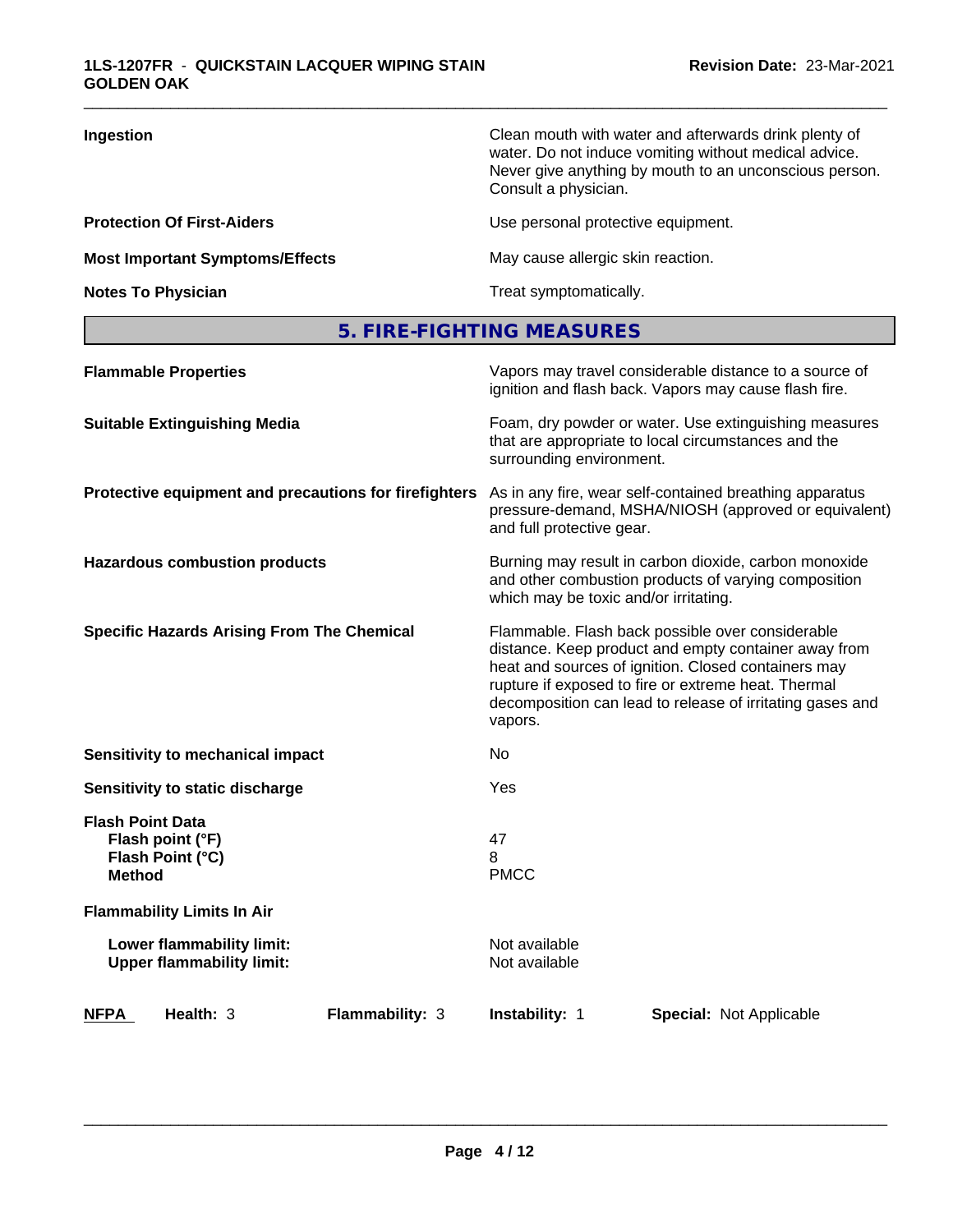#### **NFPA Legend**

- 0 Not Hazardous
- 1 Slightly
- 2 Moderate
- 3 High
- 4 Severe

*The ratings assigned are only suggested ratings, the contractor/employer has ultimate responsibilities for NFPA ratings where this system is used.*

\_\_\_\_\_\_\_\_\_\_\_\_\_\_\_\_\_\_\_\_\_\_\_\_\_\_\_\_\_\_\_\_\_\_\_\_\_\_\_\_\_\_\_\_\_\_\_\_\_\_\_\_\_\_\_\_\_\_\_\_\_\_\_\_\_\_\_\_\_\_\_\_\_\_\_\_\_\_\_\_\_\_\_\_\_\_\_\_\_\_\_\_\_

*Additional information regarding the NFPA rating system is available from the National Fire Protection Agency (NFPA) at www.nfpa.org.*

# **6. ACCIDENTAL RELEASE MEASURES**

| <b>Personal Precautions</b>      | Remove all sources of ignition. Take precautions to<br>prevent flashback. Ground and bond all containers and<br>handling equipment. Take precautionary measures against<br>static discharges. Ensure adequate ventilation. Avoid<br>contact with skin, eyes and clothing. Use personal<br>protective equipment.  |
|----------------------------------|------------------------------------------------------------------------------------------------------------------------------------------------------------------------------------------------------------------------------------------------------------------------------------------------------------------|
| <b>Other Information</b>         | Prevent further leakage or spillage if safe to do so. Do not<br>allow material to contaminate ground water system.<br>Prevent product from entering drains. Do not flush into<br>surface water or sanitary sewer system. Local authorities<br>should be advised if significant spillages cannot be<br>contained. |
| <b>Environmental precautions</b> | See Section 12 for additional Ecological Information.                                                                                                                                                                                                                                                            |
| <b>Methods for Cleaning Up</b>   | Dam up. Soak up with inert absorbent material. Use a<br>non-sparking or explosion proof means to transfer material<br>to a sealed, appropriate container for disposal. Clean<br>contaminated surface thoroughly.                                                                                                 |

**7. HANDLING AND STORAGE**

| <b>Handling</b> | Avoid contact with skin, eyes and clothing. Wear personal<br>protective equipment. Do not breathe vapors or spray mist.<br>Use only in ventilated areas. Prevent vapor build-up by<br>providing adequate ventilation during and after use.                                                                                                                                                                                                           |
|-----------------|------------------------------------------------------------------------------------------------------------------------------------------------------------------------------------------------------------------------------------------------------------------------------------------------------------------------------------------------------------------------------------------------------------------------------------------------------|
|                 | Take precautionary measures against static discharges.<br>To avoid ignition of vapors by static electricity discharge,<br>all metal parts of the equipment must be grounded. Keep<br>away from heat, sparks and flame. Do not smoke.<br>Extinguish all flames and pilot lights, and turn off stoves,<br>heaters, electric motors and other sources of ignition<br>during use and until all vapors are gone. Ignition and/or<br>flash back may occur. |
| <b>Storage</b>  | Keep containers tightly closed in a dry, cool and<br>well-ventilated place. Keep away from heat. Keep away<br>from open flames, hot surfaces and sources of ignition.<br>Keep in properly labeled containers. Keep out of the reach                                                                                                                                                                                                                  |
|                 |                                                                                                                                                                                                                                                                                                                                                                                                                                                      |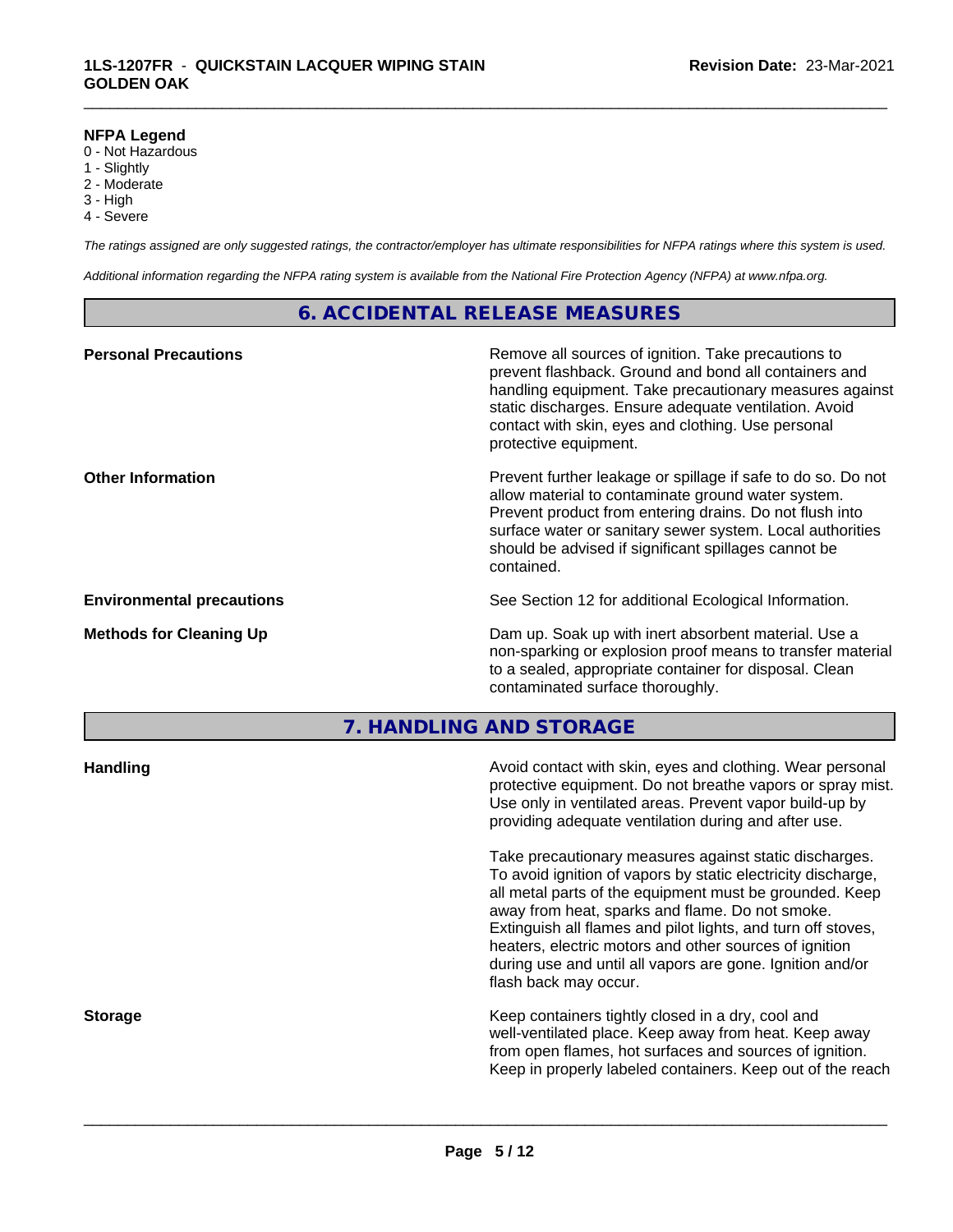of children.

\_\_\_\_\_\_\_\_\_\_\_\_\_\_\_\_\_\_\_\_\_\_\_\_\_\_\_\_\_\_\_\_\_\_\_\_\_\_\_\_\_\_\_\_\_\_\_\_\_\_\_\_\_\_\_\_\_\_\_\_\_\_\_\_\_\_\_\_\_\_\_\_\_\_\_\_\_\_\_\_\_\_\_\_\_\_\_\_\_\_\_\_\_

**Incompatible Materials Incompatible with strong acids and bases and strong** oxidizing agents.

# **8. EXPOSURE CONTROLS/PERSONAL PROTECTION**

#### **Exposure Limits**

| <b>Chemical name</b>                          | <b>ACGIH TLV</b>              | <b>Alberta</b>                                                                                 | <b>British Columbia</b>                                                                 | <b>Ontario</b>                              | Quebec                                                                                                  |
|-----------------------------------------------|-------------------------------|------------------------------------------------------------------------------------------------|-----------------------------------------------------------------------------------------|---------------------------------------------|---------------------------------------------------------------------------------------------------------|
| 2-Butoxyethanol                               | TWA: 20 ppm                   | 20 ppm - TWA<br>97 mg/m $3$ - TWA                                                              | 20 ppm - TWA                                                                            | 20 ppm - TWA                                | 20 ppm - TWAEV<br>97 mg/m <sup>3</sup> - TWAEV                                                          |
| Propylene glycol monomethyl<br>ether acetate  | N/E                           | N/E                                                                                            | 50 ppm - TWA<br>75 ppm - STEL                                                           | 50 ppm - TWA<br>270 mg/m <sup>3</sup> - TWA | N/E                                                                                                     |
| Distillates, petroleum,<br>hydrotreated light | N/E                           | N/E                                                                                            | $200 \text{ mg/m}^3$ - TWA<br>Skin absorption can<br>contribute to overall<br>exposure. | N/E                                         | N/E                                                                                                     |
| n-Butyl acetate                               | STEL: 150 ppm<br>TWA: 50 ppm  | 150 ppm - TWA<br>$713$ mg/m <sup>3</sup> - TWA<br>200 ppm - STEL<br>950 mg/m $3 -$ STEL        | 20 ppm - TWA                                                                            | 150 ppm - TWA<br>200 ppm - STEL             | 150 ppm - TWAEV<br>713 mg/m <sup>3</sup> - TWAEV<br>200 ppm - STEV<br>950 mg/m $3 -$ STEV               |
| Stoddard solvent                              | TWA: 100 ppm                  | 100 ppm - TWA<br>$572$ mg/m <sup>3</sup> - TWA                                                 | 290 mg/m <sup>3</sup> - TWA<br>580 mg/m $3 -$ STEL                                      | 525 mg/m $3$ - TWA                          | 100 ppm - TWAEV<br>525 mg/m <sup>3</sup> - TWAEV                                                        |
| Acetone                                       | STEL: 500 ppm<br>TWA: 250 ppm | 500 ppm - TWA<br>1200 mg/m $3$ - TWA<br>750 ppm - STEL<br>1800 mg/m <sup>3</sup> - STEL        | 250 ppm - TWA<br>500 ppm - STEL                                                         | 250 ppm - TWA<br>500 ppm - STEL             | 500 ppm - TWAEV<br>1190 mg/m <sup>3</sup> - TWAEV<br>1000 ppm - $STEV$<br>2380 mg/m <sup>3</sup> - STEV |
| Isopropyl alcohol                             | STEL: 400 ppm<br>TWA: 200 ppm | 200 ppm - TWA<br>492 mg/m <sup>3</sup> - TWA<br>400 ppm - STEL<br>984 mg/m <sup>3</sup> - STEL | 200 ppm - TWA<br>400 ppm - STEL                                                         | 200 ppm - TWA<br>400 ppm - STEL             | 400 ppm - TWAEV<br>985 mg/m <sup>3</sup> - TWAEV<br>500 ppm - STEV<br>1230 mg/m <sup>3</sup> - STEV     |

#### **Legend**

ACGIH - American Conference of Governmental Industrial Hygienists Alberta - Alberta Occupational Exposure Limits

British Columbia - British Columbia Occupational Exposure Limits

Ontario - Ontario Occupational Exposure Limits

Quebec - Quebec Occupational Exposure Limits

N/E - Not established

#### **Engineering Measures Ensure adequate ventilation, especially in confined areas.**

| <b>Personal Protective Equipment</b> |  |
|--------------------------------------|--|
| <b>Eve/Face Protection</b>           |  |

Safety glasses with side-shields. If splashes are likely to occur, wear: Tightly fitting safety goggles **Skin Protection Protection Protective gloves and impervious clothing. Respiratory Protection Exercise 2018** Use only with adequate ventilation. In operations where exposure limits are exceeded, use a NIOSH approved respirator that has been selected by a technically qualified person for the specific work conditions. When spraying the product or applying in confined areas, wear a NIOSH approved respirator specified for paint spray or organic vapors.

**Hygiene Measures Avoid contact with skin, eyes and clothing. Remove and Avoid contact with skin, eyes and clothing. Remove and Avoid contact with skin, eyes and clothing. Remove and** wash contaminated clothing before re-use. Wash thoroughly after handling.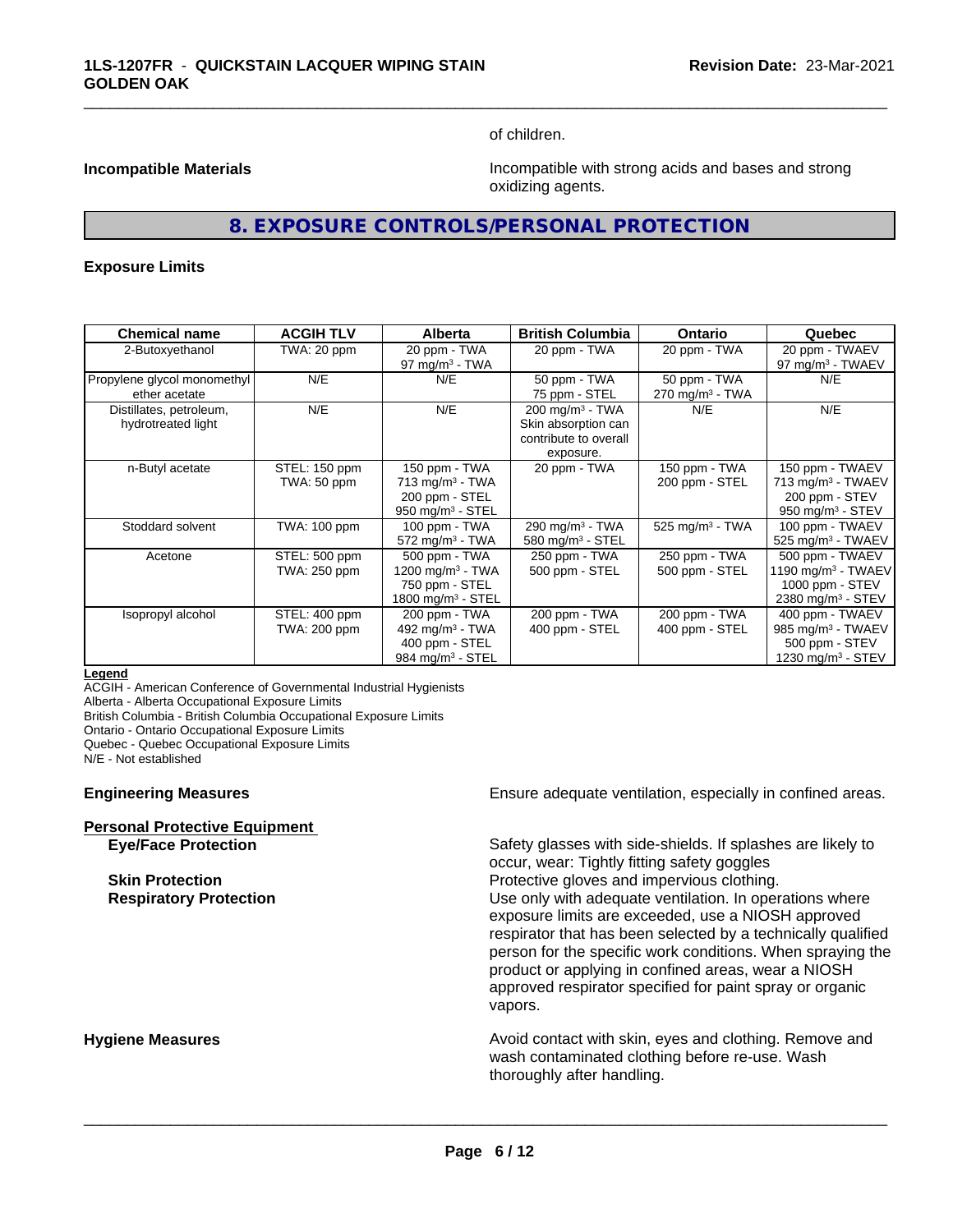# **9. PHYSICAL AND CHEMICAL PROPERTIES**

**Appearance** liquid and **a liquid liquid liquid** by the liquid liquid solvent **Odor** solvent **Odor Threshold** No information available **Density (lbs/gal)** 7.3 - 7.7<br> **Specific Gravity** 6.88 - 0.92 **Specific Gravity pH** No information available **Viscosity (cps)** No information available **Solubility(ies)** No information available **Water solubility**<br> **Evaporation Rate**<br> **Evaporation Rate**<br> **Evaporation Rate Evaporation Rate No information available**<br> **Vapor pressure No information available**<br>
No information available **Vapor density**<br> **We Solids**<br>
We Solids **We Note that the Solid S** and S - 15 **Wt. % Solids** 5 - 15<br> **Vol. % Solids** 6 - 10 **Vol. % Solids Wt. % Volatiles** 85 - 95 **Vol. % Volatiles VOC Regulatory Limit (g/L)** < 850 **Boiling Point (°F)** 248 **Boiling Point (°C)** 120 **Freezing point (°F)** The state of the state of the Noinformation available **Freezing Point (°C)**<br> **Flash noint (°F)**<br> **Flash noint (°F)**<br> **A7 Flash point (°F)** 47<br> **Flash Point (°C)** 8 **Flash Point (°C)** 8 **Method** PMCC **Flammability (solid, gas)**<br> **Consumption Upper flammability limit:**<br>
Upper flammability limit:<br>
Not applicable **Upper flammability limit:**<br> **Lower flammability limit:** Not applicable Not applicable **Lower flammability limit:**<br> **Autoignition Temperature (°F)** Not applicable havailable **Autoignition Temperature (°F) Autoignition Temperature (°C)** No information available **Decomposition Temperature (°F)** No information available<br> **Decomposition Temperature (°C)** No information available **Decomposition Temperature (°C) Partition coefficient** No information available

**No information available** 

\_\_\_\_\_\_\_\_\_\_\_\_\_\_\_\_\_\_\_\_\_\_\_\_\_\_\_\_\_\_\_\_\_\_\_\_\_\_\_\_\_\_\_\_\_\_\_\_\_\_\_\_\_\_\_\_\_\_\_\_\_\_\_\_\_\_\_\_\_\_\_\_\_\_\_\_\_\_\_\_\_\_\_\_\_\_\_\_\_\_\_\_\_

# **10. STABILITY AND REACTIVITY**

| <b>Reactivity</b>                       | Not Applicable                                                                                                            |
|-----------------------------------------|---------------------------------------------------------------------------------------------------------------------------|
| <b>Chemical Stability</b>               | Stable under normal conditions. Hazardous polymerisation<br>does not occur.                                               |
| <b>Conditions to avoid</b>              | Keep away from open flames, hot surfaces, static<br>electricity and sources of ignition. Sparks. Elevated<br>temperature. |
| <b>Incompatible Materials</b>           | Incompatible with strong acids and bases and strong<br>oxidizing agents.                                                  |
| <b>Hazardous Decomposition Products</b> | Thermal decomposition can lead to release of irritating<br>gases and vapors.                                              |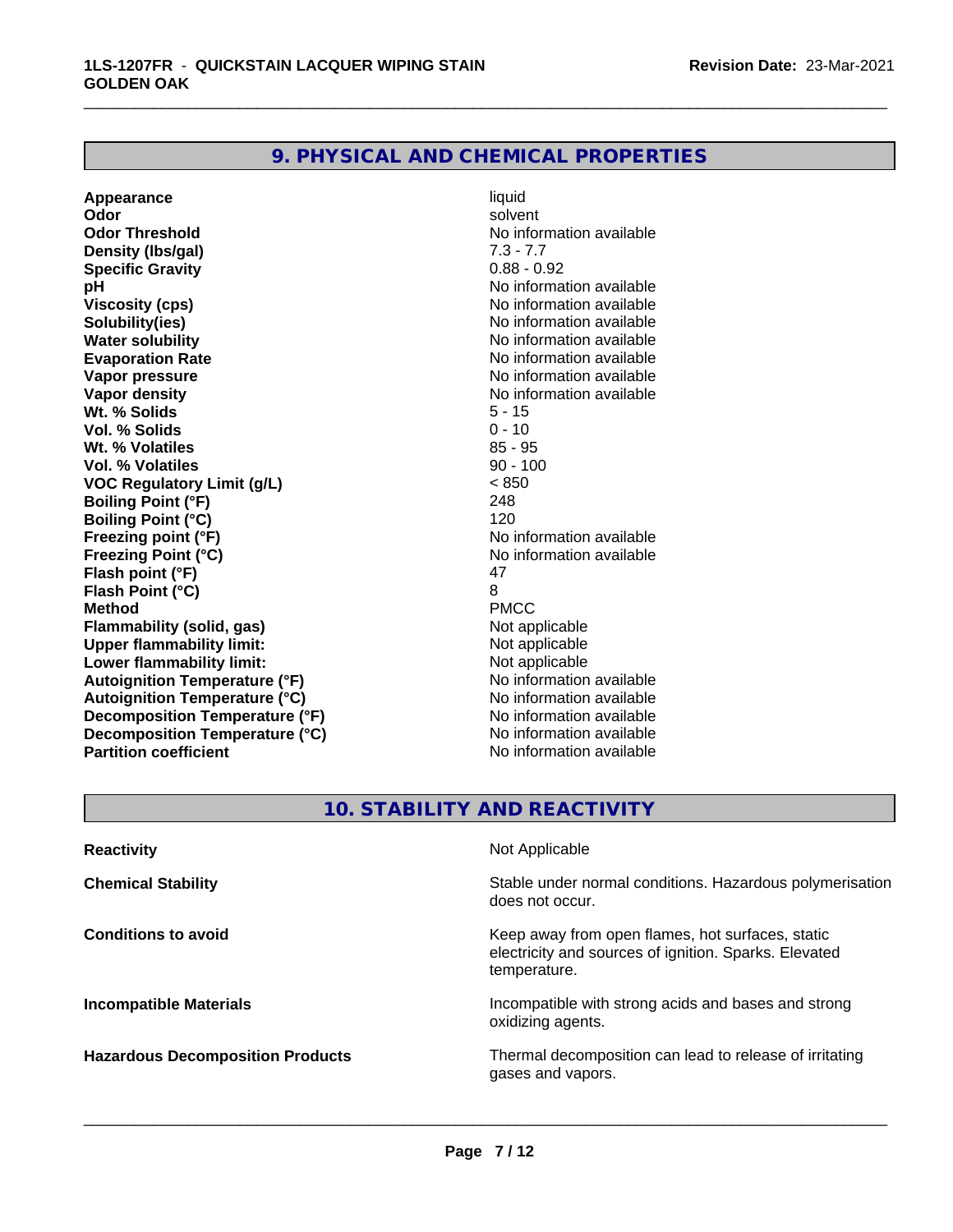| <b>Possibility of hazardous reactions</b>                                    | None under normal conditions of use.                                                                                                                                                                                                                                                                                                                                                       |  |
|------------------------------------------------------------------------------|--------------------------------------------------------------------------------------------------------------------------------------------------------------------------------------------------------------------------------------------------------------------------------------------------------------------------------------------------------------------------------------------|--|
| 11. TOXICOLOGICAL INFORMATION                                                |                                                                                                                                                                                                                                                                                                                                                                                            |  |
| <b>Product Information</b><br>Information on likely routes of exposure       |                                                                                                                                                                                                                                                                                                                                                                                            |  |
| <b>Principal Routes of Exposure</b>                                          | Eye contact, skin contact and inhalation.                                                                                                                                                                                                                                                                                                                                                  |  |
| <b>Acute Toxicity</b><br><b>Product Information</b>                          | Repeated or prolonged exposure to organic solvents may<br>lead to permanent brain and nervous system damage.<br>Intentional misuse by deliberately concentrating and<br>inhaling vapors may be harmful or fatal.                                                                                                                                                                           |  |
| Symptoms related to the physical, chemical and toxicological characteristics |                                                                                                                                                                                                                                                                                                                                                                                            |  |
| <b>Symptoms</b>                                                              | No information available                                                                                                                                                                                                                                                                                                                                                                   |  |
|                                                                              | Delayed and immediate effects as well as chronic effects from short and long-term exposure                                                                                                                                                                                                                                                                                                 |  |
| Eye contact                                                                  | Contact with eyes may cause irritation. Vapor may cause<br>irritation.                                                                                                                                                                                                                                                                                                                     |  |
| <b>Skin contact</b>                                                          | May cause skin irritation and/or dermatitis. Prolonged skin<br>contact may defat the skin and produce dermatitis.                                                                                                                                                                                                                                                                          |  |
| <b>Inhalation</b>                                                            | Harmful by inhalation. High vapor / aerosol concentrations<br>are irritating to the eyes, nose, throat and lungs and may<br>cause headaches, dizziness, drowsiness,<br>unconsciousness, and other central nervous system<br>effects.                                                                                                                                                       |  |
| Ingestion                                                                    | Harmful if swallowed. Ingestion may cause irritation to<br>mucous membranes. Small amounts of this product<br>aspirated into the respiratory system during ingestion or<br>vomiting may cause mild to severe pulmonary injury,<br>possibly progressing to death.                                                                                                                           |  |
| <b>Sensitization</b>                                                         | May cause an allergic skin reaction.                                                                                                                                                                                                                                                                                                                                                       |  |
| <b>Neurological Effects</b>                                                  | No information available.                                                                                                                                                                                                                                                                                                                                                                  |  |
| <b>Mutagenic Effects</b>                                                     | No information available.                                                                                                                                                                                                                                                                                                                                                                  |  |
| <b>Reproductive Effects</b>                                                  | No information available.                                                                                                                                                                                                                                                                                                                                                                  |  |
| <b>Developmental Effects</b>                                                 | No information available.                                                                                                                                                                                                                                                                                                                                                                  |  |
| <b>Target organ effects</b><br><b>STOT - single exposure</b>                 | No information available.<br>May cause disorder and damage to the, Respiratory                                                                                                                                                                                                                                                                                                             |  |
| <b>STOT - repeated exposure</b>                                              | system, Central nervous system.<br>Causes damage to organs through prolonged or repeated<br>exposure if inhaled, May cause disorder and damage to<br>the, liver, kidney, spleen, blood, Central nervous system,<br>Causes damage to organs through prolonged or repeated<br>exposure if swallowed, Causes damage to organs through<br>prolonged or repeated exposure in contact with skin. |  |
| <b>Other adverse effects</b><br><b>Aspiration Hazard</b>                     | No information available.<br>May be harmful if swallowed and enters airways. Small<br>amounts of this product aspirated into the respiratory<br>system during ingestion or vomiting may cause mild to                                                                                                                                                                                      |  |

\_\_\_\_\_\_\_\_\_\_\_\_\_\_\_\_\_\_\_\_\_\_\_\_\_\_\_\_\_\_\_\_\_\_\_\_\_\_\_\_\_\_\_\_\_\_\_\_\_\_\_\_\_\_\_\_\_\_\_\_\_\_\_\_\_\_\_\_\_\_\_\_\_\_\_\_\_\_\_\_\_\_\_\_\_\_\_\_\_\_\_\_\_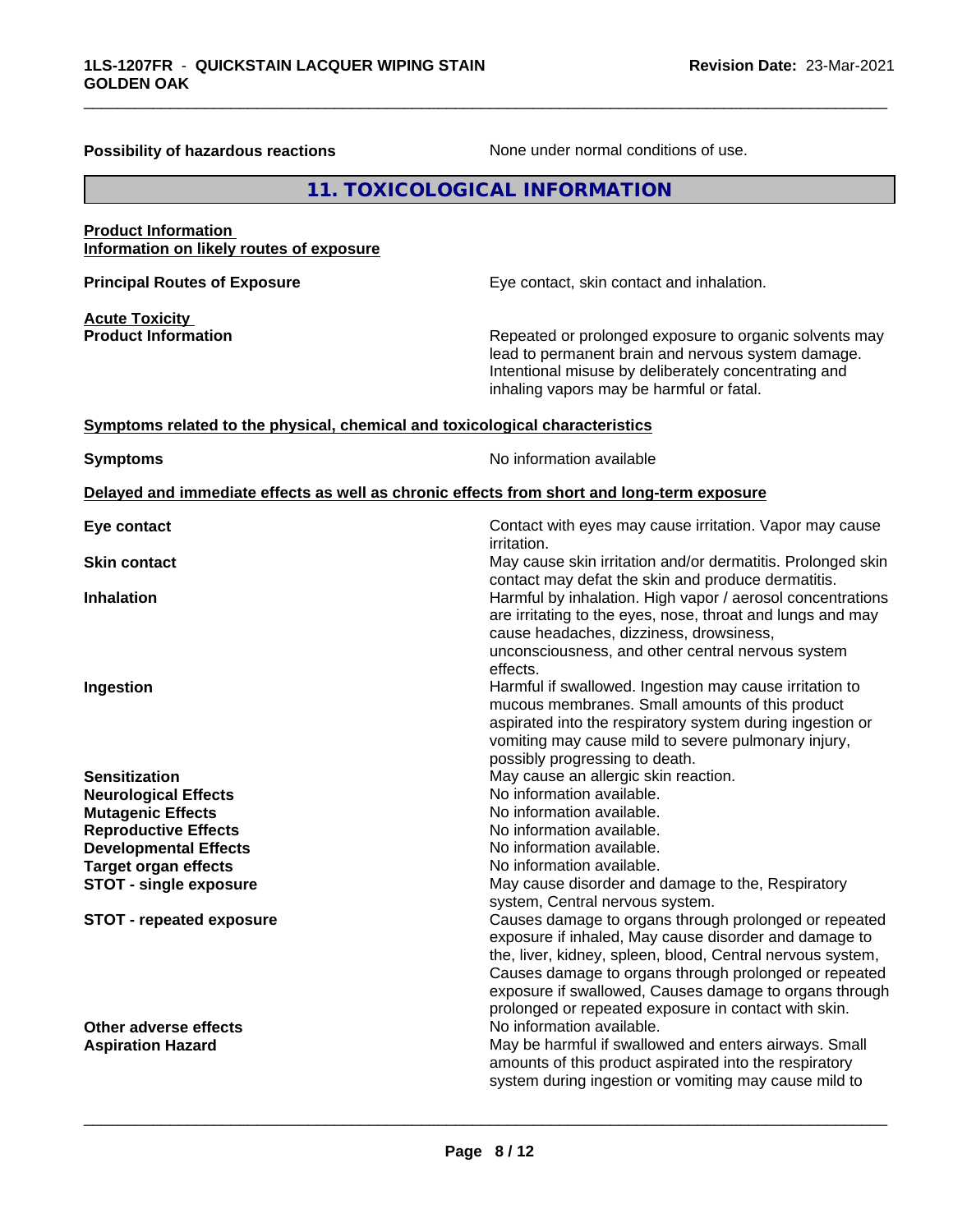severe pulmonary injury, possibly progressing to death.

\_\_\_\_\_\_\_\_\_\_\_\_\_\_\_\_\_\_\_\_\_\_\_\_\_\_\_\_\_\_\_\_\_\_\_\_\_\_\_\_\_\_\_\_\_\_\_\_\_\_\_\_\_\_\_\_\_\_\_\_\_\_\_\_\_\_\_\_\_\_\_\_\_\_\_\_\_\_\_\_\_\_\_\_\_\_\_\_\_\_\_\_\_

#### **Numerical measures of toxicity**

**The following values are calculated based on chapter 3.1 of the GHS document**

| ATEmix (oral)                        | 1255 ma/ka  |
|--------------------------------------|-------------|
| <b>ATEmix (dermal)</b>               | 2094 mg/ka  |
| <b>ATEmix (inhalation-dust/mist)</b> | 1812.4 mg/L |
| <b>ATEmix (inhalation-vapor)</b>     | 23.4 mg/L   |

### **Component Information**

| Chemical name                                               | Oral LD50             | Dermal LD50             | <b>Inhalation LC50</b>                |
|-------------------------------------------------------------|-----------------------|-------------------------|---------------------------------------|
| 2-Butoxyethanol<br>111-76-2                                 | $= 1300$ mg/kg (Rat)  | $>$ 2000 mg/kg (Rabbit) | > 4.9 mg/L (Rat) 3H                   |
| Propylene glycol monomethyl ether<br>acetate<br>108-65-6    | $= 8532$ mg/kg (Rat)  | $>$ 5 g/kg (Rabbit)     |                                       |
| Distillates, petroleum, hydrotreated<br>light<br>64742-47-8 | $> 5000$ mg/kg (Rat)  | $>$ 2000 mg/kg (Rabbit) | $> 5.2$ mg/L (Rat) 4 h                |
| n-Butyl acetate<br>123-86-4                                 | $= 10768$ mg/kg (Rat) | > 17600 mg/kg (Rabbit)  |                                       |
| Acetone<br>67-64-1                                          | $= 5800$ mg/kg (Rat)  | > 15700 mg/kg (Rabbit)  | $= 50100$ mg/m <sup>3</sup> (Rat) 8 h |
| cellulose, nitrate<br>9004-70-0                             | $5$ g/kg (Rat)        |                         |                                       |
| VM&P naphtha<br>64742-89-8                                  |                       | $=$ 3000 mg/kg (Rabbit) |                                       |
| Isopropyl alcohol<br>67-63-0                                | $= 1870$ mg/kg (Rat)  | $= 4059$ mg/kg (Rabbit) | $= 72600$ mg/m <sup>3</sup> (Rat) 4 h |

# **Chronic Toxicity**

#### **Carcinogenicity**

*There are no known carcinogenic chemicals in this product above reportable levels.*

**12. ECOLOGICAL INFORMATION**

#### **Ecotoxicity Effects**

The environmental impact of this product has not been fully investigated.

#### **Product Information**

#### **Acute Toxicity to Fish**

No information available

#### **Acute Toxicity to Aquatic Invertebrates**

No information available

#### **Acute Toxicity to Aquatic Plants**

No information available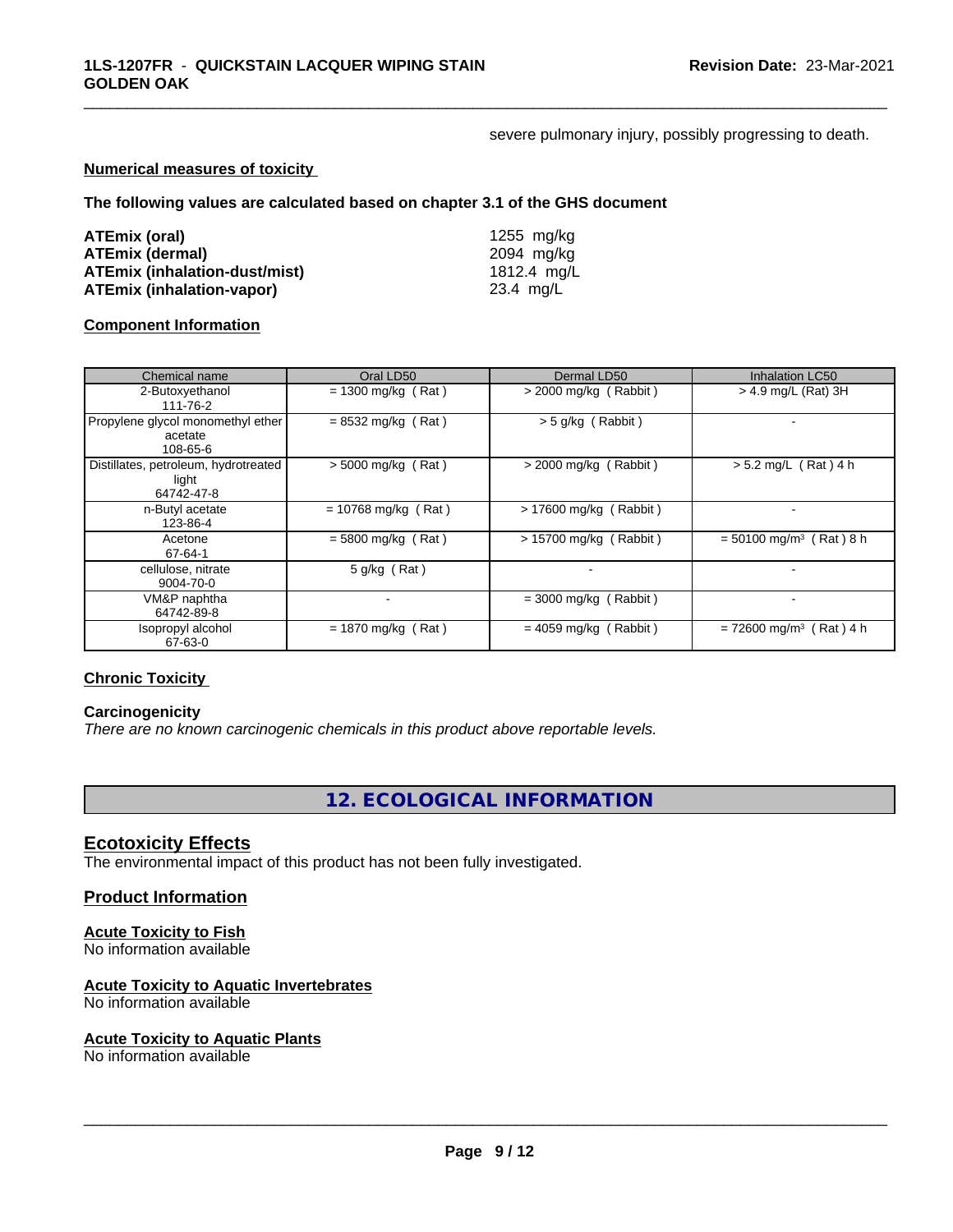#### **Persistence / Degradability**

No information available.

#### **Bioaccumulation**

There is no data for this product.

#### **Mobility in Environmental Media**

No information available.

#### **Ozone**

No information available

### **Component Information**

#### **Acute Toxicity to Fish**

2-Butoxyethanol  $LC50: 1490$  mg/L (Bluegill sunfish - 96 hr.) n-Butyl acetate LC50: 18 mg/L (Fathead Minnow - 96 hr.) Acetone LC50: 8300 (Bluegill - 96 hr.) mg/L

#### **Acute Toxicity to Aquatic Invertebrates**

n-Butyl acetate EC50: 72.8 mg/L (Daphnia magna - 48 hr.) Acetone EC50: 12600 mg/L (Daphnia magna - 48 hr.)

#### **Acute Toxicity to Aquatic Plants**

n-Butyl acetate EC50: 674.7 mg/L (Green algae (Scenedesmus subspicatus), 72 hrs.)

# **13. DISPOSAL CONSIDERATIONS**

\_\_\_\_\_\_\_\_\_\_\_\_\_\_\_\_\_\_\_\_\_\_\_\_\_\_\_\_\_\_\_\_\_\_\_\_\_\_\_\_\_\_\_\_\_\_\_\_\_\_\_\_\_\_\_\_\_\_\_\_\_\_\_\_\_\_\_\_\_\_\_\_\_\_\_\_\_\_\_\_\_\_\_\_\_\_\_\_\_\_\_\_\_

Waste Disposal Method **Dispose of in accordance with federal, state, provincial,** and local regulations. Local requirements may vary, consult your sanitation department or state-designated environmental protection agency for more disposal options.

**Empty Container Warning <b>Emptied** Containers may retain product residue. Follow label warnings even after container is emptied. Residual vapors may explode on ignition.

# **14. TRANSPORT INFORMATION**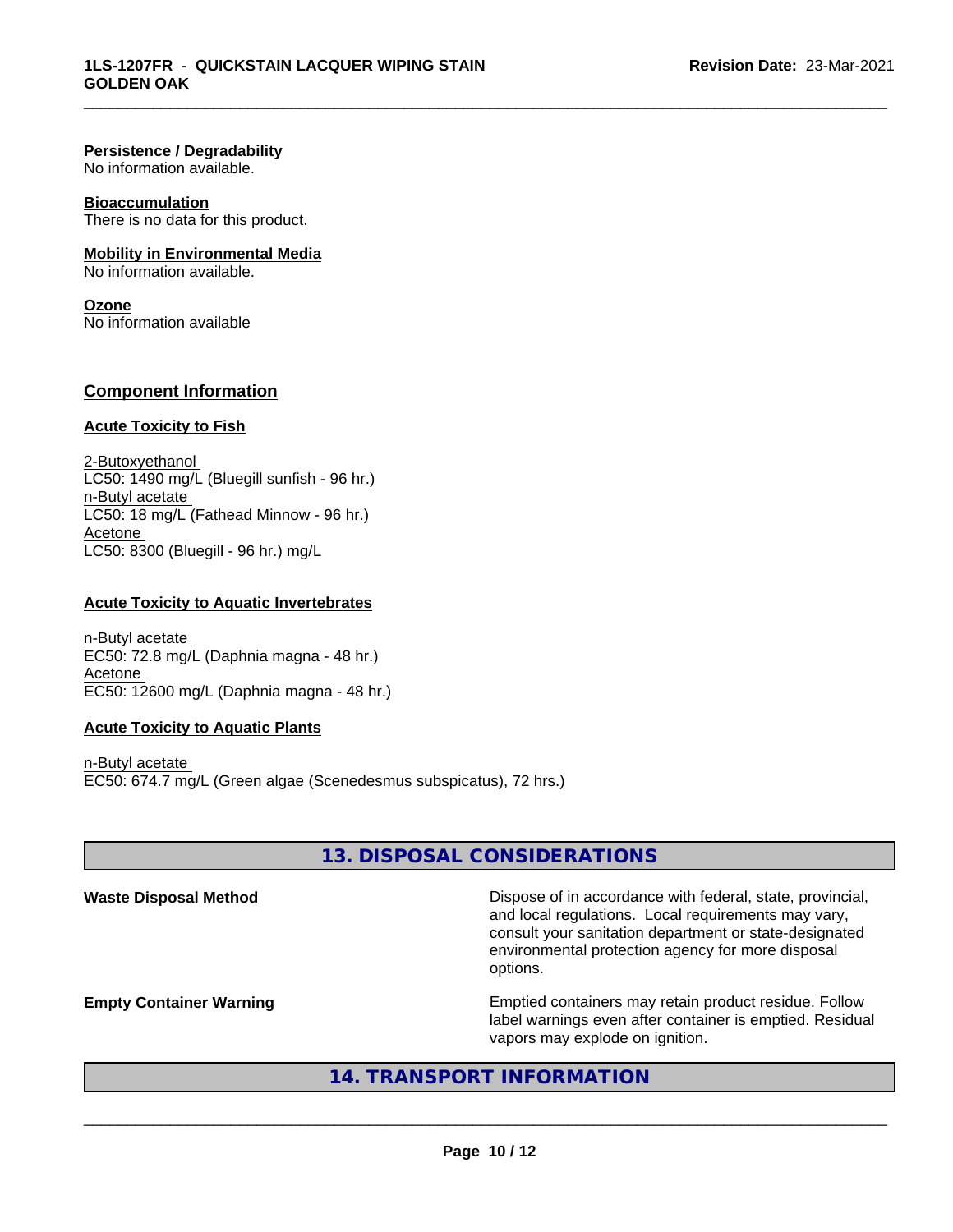#### **TDG**

**Proper Shipping Name PAINT Hazard class** 3 **UN-No.** UN1263 **Packing Group III Description** U

**Description** UN1263, PAINT, 3, II

\_\_\_\_\_\_\_\_\_\_\_\_\_\_\_\_\_\_\_\_\_\_\_\_\_\_\_\_\_\_\_\_\_\_\_\_\_\_\_\_\_\_\_\_\_\_\_\_\_\_\_\_\_\_\_\_\_\_\_\_\_\_\_\_\_\_\_\_\_\_\_\_\_\_\_\_\_\_\_\_\_\_\_\_\_\_\_\_\_\_\_\_\_

**ICAO / IATA ICAO / IATA Contact the preparer for further information.** 

**IMDG / IMO Contact the preparer for further information.** 

# **15. REGULATORY INFORMATION**

# **International Inventories**

| <b>TSCA: United States</b> | Yes - All components are listed or exempt. |
|----------------------------|--------------------------------------------|
| <b>DSL: Canada</b>         | No - Not all of the components are listed. |
|                            | One or more component is listed on NDSL.   |

# **National Pollutant Release Inventory (NPRI)**

## **NPRI Parts 1- 4**

This product contains the following Parts 1-4 NPRI chemicals:

| Chemical name     | CAS No.  | Weiaht-% | <b>NPRI Parts 1-4</b> |  |
|-------------------|----------|----------|-----------------------|--|
| 2-Butoxyethanol   | 111-76-2 | 15 - 40% | ∟isted                |  |
| Isopropyl alcohol | 67-63-0  | 5%       | Listed                |  |

#### **NPRI Part 5**

This product contains the following NPRI Part 5 Chemicals:

| <b>Chemical name</b>                                 | <b>CAS No.</b><br>111-76-2 | Weight-%<br>$15 - 40%$ | <b>NPRI Part 5</b><br>Listed |  |
|------------------------------------------------------|----------------------------|------------------------|------------------------------|--|
| 2-Butoxyethanol<br>Propylene glycol monomethyl ether | 108-65-6                   | $10 - 30%$             | Listed                       |  |
| acetate                                              |                            |                        |                              |  |
| Distillates, petroleum, hydrotreated                 | 64742-47-8                 | $7 - 13%$              | Listed                       |  |
| light                                                |                            |                        |                              |  |
| n-Butyl acetate                                      | 123-86-4                   | $3 - 7%$               | Listed                       |  |
| Stoddard solvent                                     | 8052-41-3                  | $3 - 7%$               | Listed                       |  |
| VM&P naphtha                                         | 64742-89-8                 | 1 - 5%                 | Listed                       |  |
| Isopropyl alcohol                                    | 67-63-0                    | 1 - 5%                 | Listed                       |  |

#### **WHMIS Regulatory Status**

This product has been classified in accordance with the hazard criteria of the Hazardous Products Regulations (HPR) and the SDS contains all the information required by the HPR.